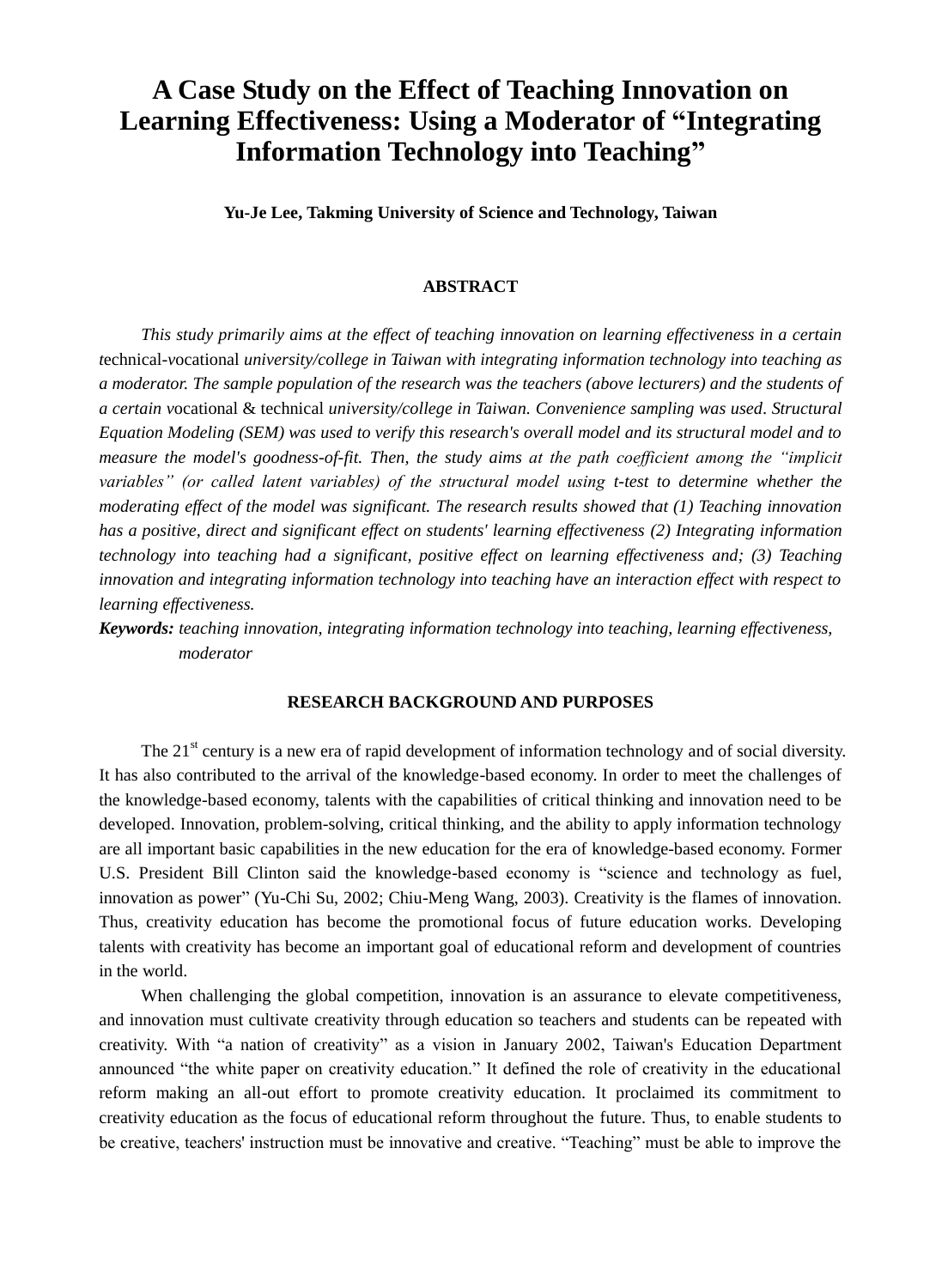"innovative" capability of the "learners." Thus, "teaching innovation" is the top priority with an emphasis to be carried out. School teaching must adjust to the need of social development, replacing the teaching modes that are too rigid with modern means of teaching, interactive teaching methods, and individualized teaching content to develop the learners' innovative spirit and capabilities so that they are able to think independently when faced with problems, making judgements and solving them, enabling them really to possess "portable" skills.

Overall, although the researchers' level of study on teaching innovation, integrating information technology into teaching, and learning effectiveness may differ slightly due to different research issues, the levels included were nothing more than the following: learning environment, administration, teachers, curriculum, learning outcomes, etc. Compared to other levels, research of impact of teaching innovation on learning effectiveness – with integrating information technology into teaching as the intervening variable is considered novel. However, the constant renewal of teaching methods and the integration of information technology into teaching shall bring a relatively effective foundation between teaching and learning for teachers and students. In addition, students' willingness to learn and their learning effectiveness can be enhanced. This study was planned to be based on past domestic and foreign scholars' exploratory research, and attempted to verify and understand whether there was an interaction effect of teaching innovation and integrating information technology into teaching with respect to students' learning effectiveness in a certain technical-vocational university/college in Taiwan. Therefore, the specific purpose of the study can be summarized as follows:

- 1. To verify and understand whether teaching innovation has a significant, direct, positive effect on learning effectiveness of a certain technical-vocational university /college in Taiwan.
- 2. To verify and understand whether teachers' integration of information technology into teaching has a significant, positive effect on learning effectiveness in a certain Taiwan's technical-vocational university /college.
- 3. To verify and understand whether teaching innovation and integration of information technology into teaching have a positive and significant interaction effect on learning effectiveness in a certain Taiwan's technical-vocational university/college.
- 4. The results of this research and analysis can be used as a reference when university/college teachers are developing teaching methods.

#### **LITERATURE REVIEW**

#### **Teaching Innovation**

When it comes to teaching innovation, according to Bruce (1989), "learning" occurs in the interaction between the "learner" and the "learning environment," when the appropriate strategies and skills were applied to use technology making it a favorable tool for teaching, then a better teaching effectiveness can be developed. Ching-Shan Wu's (2002) research pointed out teaching innovation is, during the teaching process, the teachers using multi-faceted and lively teaching methods and diversified and rich content to stimulate students' inner interest in learning, thus, developing students' attitude in proactive learning and enhancing students' learning ability. I-Min Lin (2002) believed that teaching innovation is teachers having an open mind, having the ability to reflect on teaching, and being able to use the cogitation of reflection, questioning, deconstruction and reconstruction to guide students to learn correctly, to develop students' critical thinking and creative capabilities. Teachers can also apply the characteristics of moral virtue and positive traits that they have experienced to have a subtle effect on the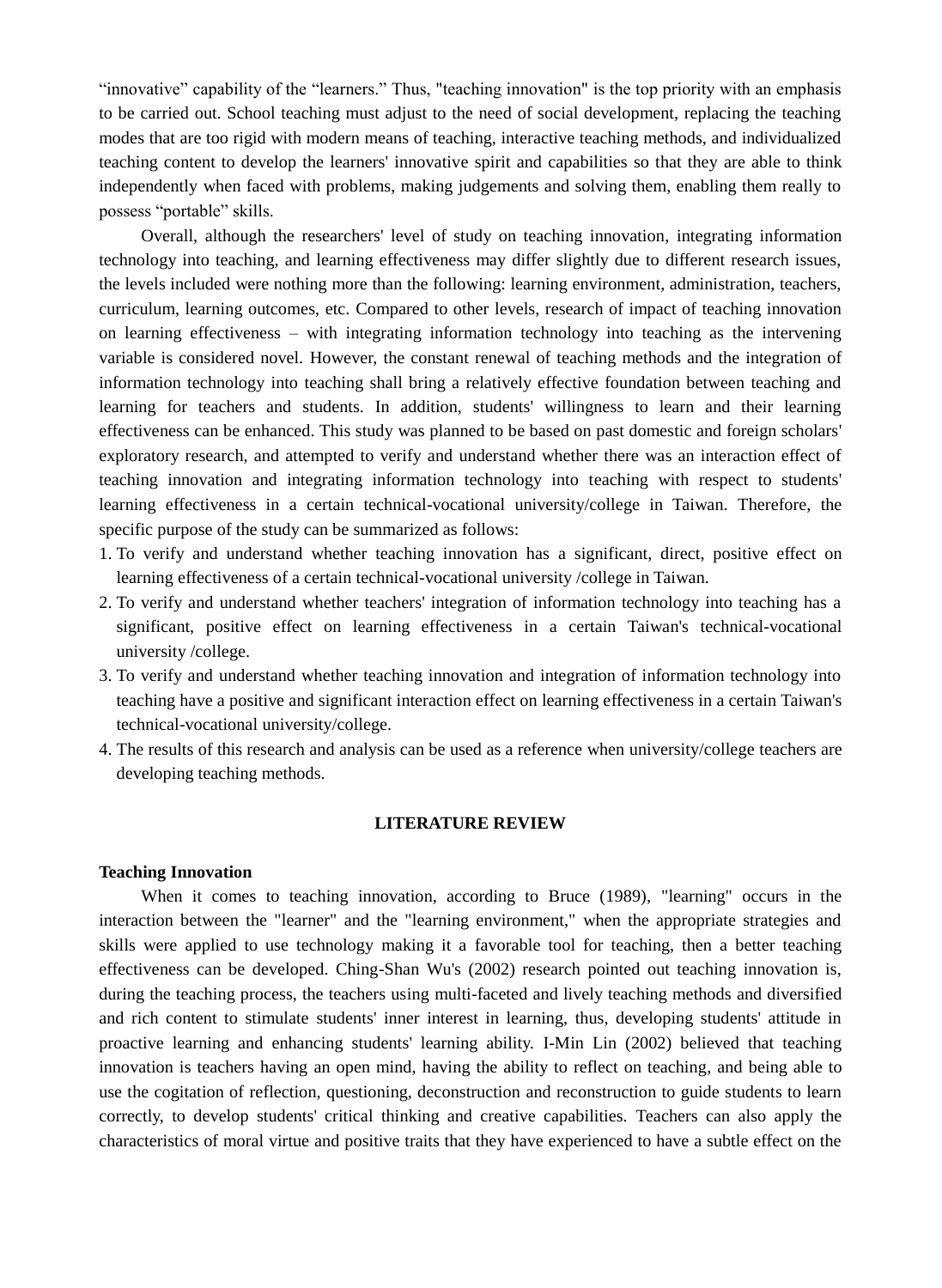students. Thus, establishing a good moral character and a positive outlook on life for students. According to the definition of ERIC Thesaurus, "teaching innovation" means the "introduction of new teaching ideas, methods, or tools," while "creative teaching" is the "development and the use of novel, original, or inventive teaching methods." In a narrow sense, teaching innovation relatively tends to mean applying new teaching concepts, methods, or tools developed by others or oneself, while creative teaching tends to mean applying the teaching methods or tools developed by oneself that can stimulate the interest of learning. Broadly speaking, there are many similarities in the sense of teaching innovation and creative teaching. Consolidating the views of the above-mentioned scholars, this research regards creative teaching to be the same as teaching innovation and defined its conceptual definition as "teachers having creativity in the preparation before teaching, in the process of teaching and student assessment, being able to reflect on, to design and apply new, diverse teaching methods or activities, understanding individual differences of students, stimulating students learning motivation and interest, enhancing students' learning effect." This research separated "teaching innovation" into two secondary dimensions and their operational definitions are explained as follows:

- A. Innovation of teaching methods: It means teachers using new and meaningful methods, for example, the application of cloud technology, conducting online education, or the use of electronic whiteboard to solve teaching problems, and being able to bring the teachers' creativity into play.
- B. Innovation of course design: It means to implement innovative course design that inspires students to integrate knowledge with a practical, flexible innovative ability, enables them more to make a substantial contribution to the relevant areas in the future.

## **Integrating Information Technology into Teaching**

Shih-Chuan Wang (2000) believed the evaluation of integrating information technology into teaching can be focused on people (referring to information attainment) and materials (referring to information environment). "People" refers to the information attainment of the teachers, the students, and the information management personnel. "Materials" refers to the information environment such as computer classrooms, computers in the classrooms, campus network, digital teaching materials, and teaching software, etc. These are all factors that affect whether integration of information technology into teaching will be successful.

In the research of primary school teachers' concerns about the changes and the related factors on integrating information technology into teaching, Li-Neng Chiang (2002) believed (1) The developing direction of the school's information education; (2) The attitude of the principal and the directors; (3) Whether the teachers participate in the promotion and decision-making of integrating information technology into teaching and; (4) Whether the principal, directors, and teachers have a consistent attitude, etc. are factors that affect the promotion of integrating information technology into teaching.

Yu-Lung Chen (2000) believed the most critical factors are whether schools' computer software and hardware are sufficient, whether the planning of the computer teaching environment is appropriate, whether the installation of classroom computer is widespread, whether the resources of teaching materials is abundant, and whether the information attainment of the teachers and student alike is sufficient.

In addition, Chih-Hsien Wu (2002) believed the influencing factors can be classified into external environment and internal factors in the research on the teachers' attitude of integrating the Internet into teaching, the teaching behavior of integrating the Internet into teaching and their related factors. The former included the installation of computer hardware, software, administrative support from the school, the support of professional technology, the support of the colleagues, the arrangement of class schedule,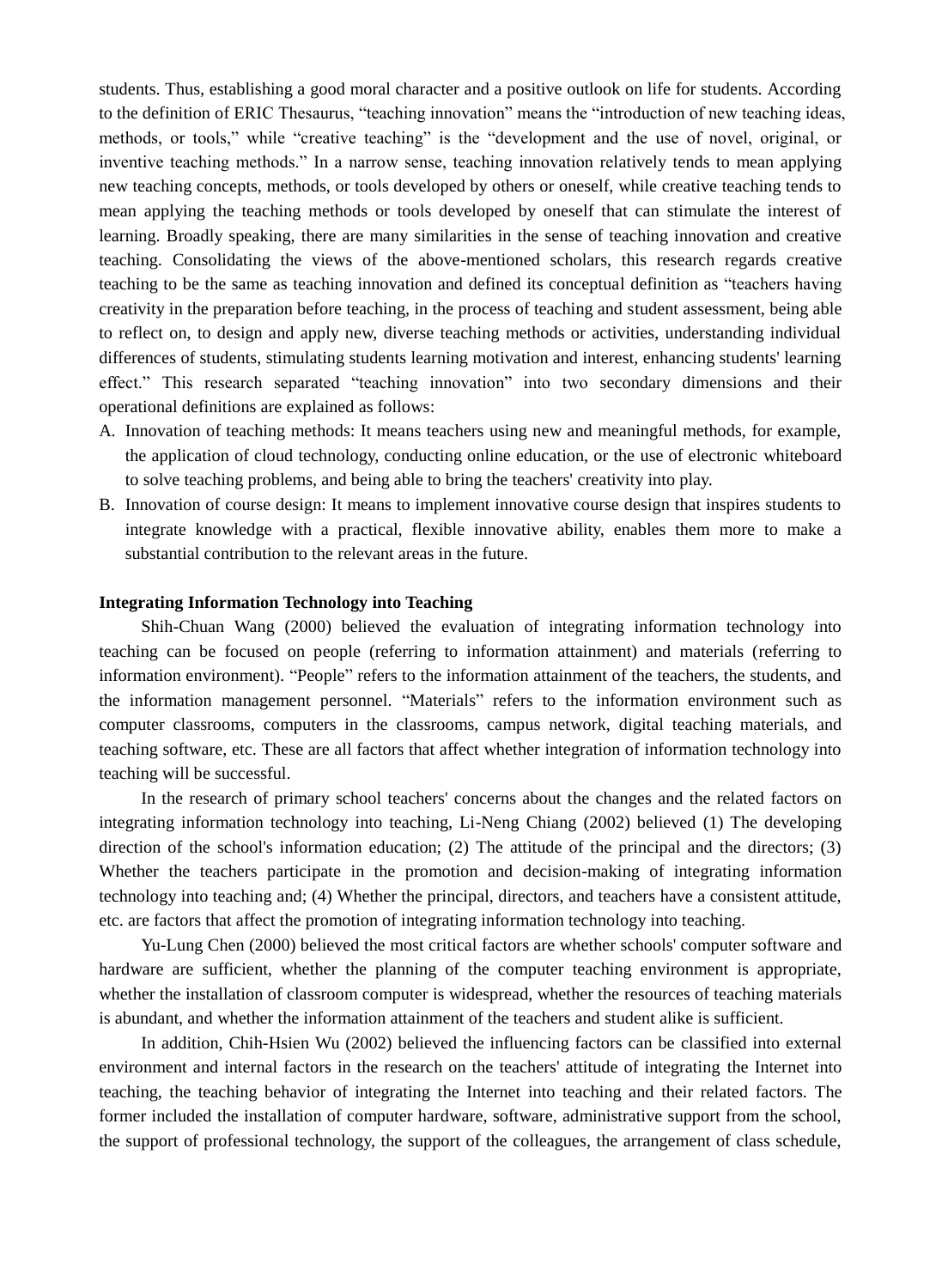students' information attainment, etc. And the latter included teachers' ability to integrate information technology into teaching, teachers' motivation, willingness, self-efficacy, and teachers' nature of innovation, etc. Summarizing the above, this research separated the variable of "integrating information technology into teaching" into two observable dimensions: the use of electronic whiteboard or slides and the application of a computer teaching platform.

#### **Learning Effectiveness**

Learning effectiveness means the changes in knowledge, skills, and attitude of the learners after the completion of teaching. (Kui-Fa Chiu, 1992; Piccoli, et al, 2001). The research by Jones (1996) indicated that learning effectiveness will be affected by learning styles, course design, teaching, and other factors. Loo's (1999) research also believed that learning performance will be affected by learning styles, course design, teaching, and other factors. As far as the evaluation of learning effectiveness is concerned, whether the learning effectiveness is good can be determined from students' school grades, ability to obtain professional certificates, and the performance in the participation of various external exams. Therefore, the conceptional definition of "learning effectiveness" of this research is "to use the three explicit variables such as the achievements of students' school grades after studying in school, professional skills demonstrated, and the capability to participate in various external exams, etc. as the indicators of measurement for learning effectiveness," and briefly described its operational definition as follows:

- A. School grades: It refers to the test scores after studying in the school and having gone through the school learning process.
- B. Number of professional certificates: It refers to the number of professional certificates obtained in various professional proficiency tests after going through the process of either learning in schools or other capability learning.
- C. External examinations: It refers to the process of students participating in various external professional proficiency tests after either learning in school or other professional learning.

#### **Teaching Innovation and Learning Effectiveness**

Teaching innovation means the teachers having creativity, being able to reflect on, to design and to apply new, diverse teaching methods or activities, understanding individual differences of students, stimulating students learning motivation and interest, enhancing the students learning effectiveness in the preparation before teaching, in the process of teaching and in student assessment (Shu-Mei Chen, 2010). In short, teaching innovation is teachers having creativity and showing vivid and lively teaching methods to make students interested in learning, thus enhancing the teaching effectiveness of teachers. The purpose of teaching innovation in the students' area: (1) Developing students' capabilities in independent analysis, thinking and judgement; (2) Stimulating students' interest and motivation for learning ; (3) Tapping the students' potential in creativity and problem solving; and (4) Enhancing students' learning ability. In the teachers' area: (1) Enhancing teaching quality and effectiveness; (2) Having rich and diverse teaching content and methods; (3) Having a diversified student assessment and; (4) Achieving educational goals and ideals (Chen-Wan Chiu, 2000; Ching-Shan Wu, 2002; Chi-Cheng Chang and Chiu-Meng Wang, 2008). From the above inference, the following hypothesis can be obtained:

Hypothesis 1  $(H<sub>1</sub>)$ : Teaching innovation has a significant, positive, direct effect on learning effectiveness.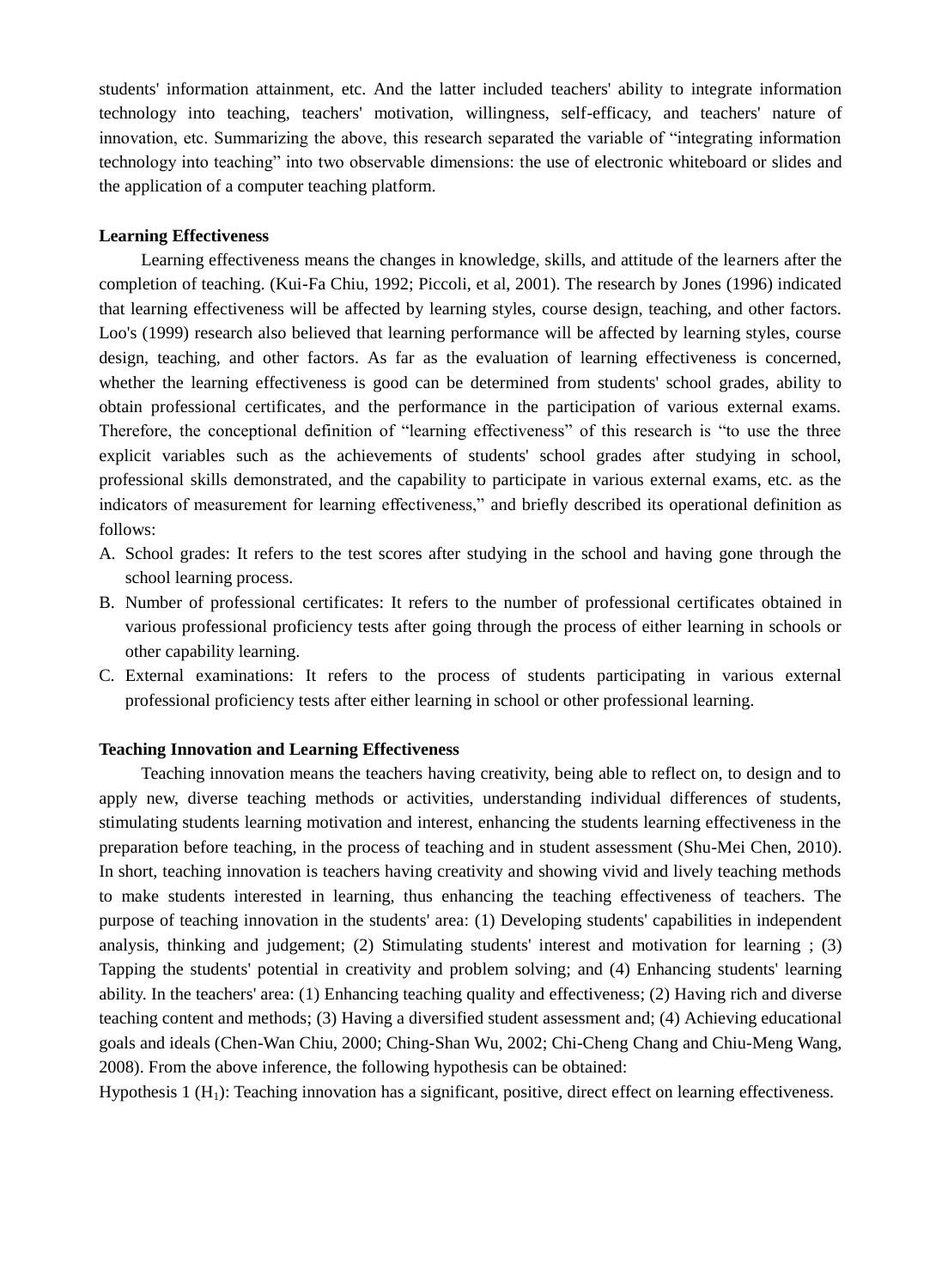#### **Integrating Information Technology into Teaching and Learning Effectiveness**

Bitner & Bitner (2002) emphasized teachers themselves play a key role in whether integrating information technology into teaching will be successful. Other than the prerequisite of selecting appropriate hardware and suitable teaching software, the application skills and attitude of teachers in information technology are the decisive factors of whether integrating information technology into teaching will be successful. Strehle & Hausfather (2002) also reached the same conclusion.

Moersch (1995) indicated that to achieve success, teachers must be able to combine information technology with courses and teaching, and be willing to try to change the teaching methods. However, actual implementation depends on teachers' feelings, skills, and attitude toward information technology. In addition, teachers' beliefs and skills deeply affect whether the integration of information technology into teaching will be successful.

The research analysis of Leggett & Persichitte (1998) showed five important factors in the obstacles for teachers to implement technology in the past 50 years: time, expertise, access, resources, support, etc. This research considered that if the teachers can overcome these factors when integrating information technology into teaching, then there will be a positive effect on students' learning effectiveness. Thus, this research proposed the following hypothesis:

Hypothesis 2 ( $H_2$ ): Integrating information technology into teaching has a significantly positive effect on learning effectiveness.

# **Teaching Innovation, Integrating Information Technology into Teaching, and Learning Effectiveness**

Today's teachers, whether in the spirit of teaching, course design, teaching materials and teaching methods, and student assessment need to constantly innovate and integrate with information technology to re-create teaching. Therefore, teachers should understand what integrating information technology into teaching is (Jonassen, 2000). While integrating information technology into teaching is to merge information technology with course objectives, teaching materials and teaching activities. It enables information technology to become an indispensable teaching or learning tool. It makes the application of information technology become part of the teaching activity in the classrooms. In addition, it extends information technology as a mean or a process that can find the solution to a problem any time, any place (Chuan-Shih Wang, 2000b). According to Hsiao-Hsuan Wang's (2002) research, integrating information technology into teaching can make learning more diversified and individualized. It enhances the learning effectiveness. The research done by Jung-Kui He (2002) indicated integrating information technology into teaching is a lively and creative way of teaching.

In addition, Yung-Chin Yen and Jung-Kui He (2001) believed integrating information technology into teaching could enhance learning effectiveness. However, the main body is still the course content and the teaching activities. Information technology is only one of the supporting tools.

Jones & Paolucci (1999) believed that technology can enhance student's motivation in learning and achievement. According to the research of Hoffman (1996), integrating information into teaching is the best choice for teachers to improve teaching methodology and teaching skills. It can also help teachers in problem solving and innovative teaching. But it's not an easy task to really implement the integration of information technology into teaching. It requires a lot of conditions of cooperation. As a result, certain problems maybe encountered when implementing the integration of information technology into teaching. For example, man-made problems, environmental issues, funding issues, timing issues, course issues, and integration issues (Dockstader, 2002). If these problems can be overcome, then teaching innovation and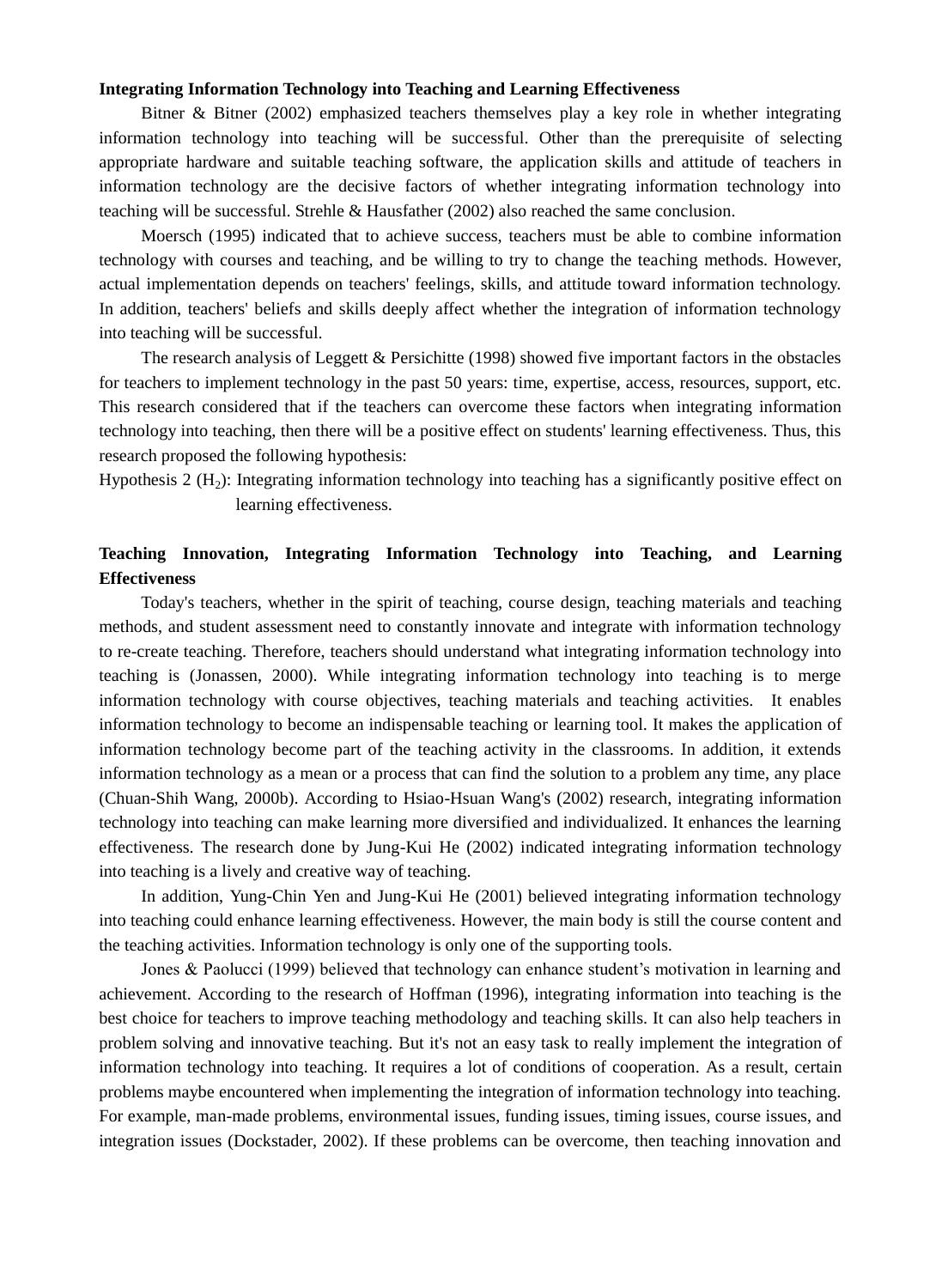integrating information technology into teaching can have a positive effect on learning effectiveness. Therefore, this research obtained the following hypothesis:

Hypothesis 3  $(H_3)$ : Teaching innovation and integrating information technology into teaching have a significantly positive effect on learning effectiveness. In other words, when Hypothesis 1  $(H_1)$  and Hypothesis 2  $(H_2)$  are valid, integrating information technology into teaching has a moderating effect.

**Based on the Above Research Purpose and Literature Review, the Research Framework Can be Obtained as Shown in Figure 1.**

#### **Figure 1: The research framework**

# **RESEARCH METHODOLOGY**

#### **Sampling Methods**

This research used convenience sampling to target teachers (lecturers or above) and students in a certain vocational & technical university/college in Taiwan to conduct the questionnaire survey. This research disseminated 50 sets of an expert questionnaire as a pilot test. Revisions were made according to the improvement suggestions made by the experts. Post tests were then conducted. 180 sets of questionnaire were formally disseminated. There were 157 valid samples, a sample recovery rate of 87.2%.

#### **Questionnaire Design**

The questionnaire design of the research followed each observable dimension. The "multi-dimension measurement" method was applied. Likert seven-point scale method was adopted for the measurement of the questionnaire. A 7 to 1 score was given according to the extent of agreement and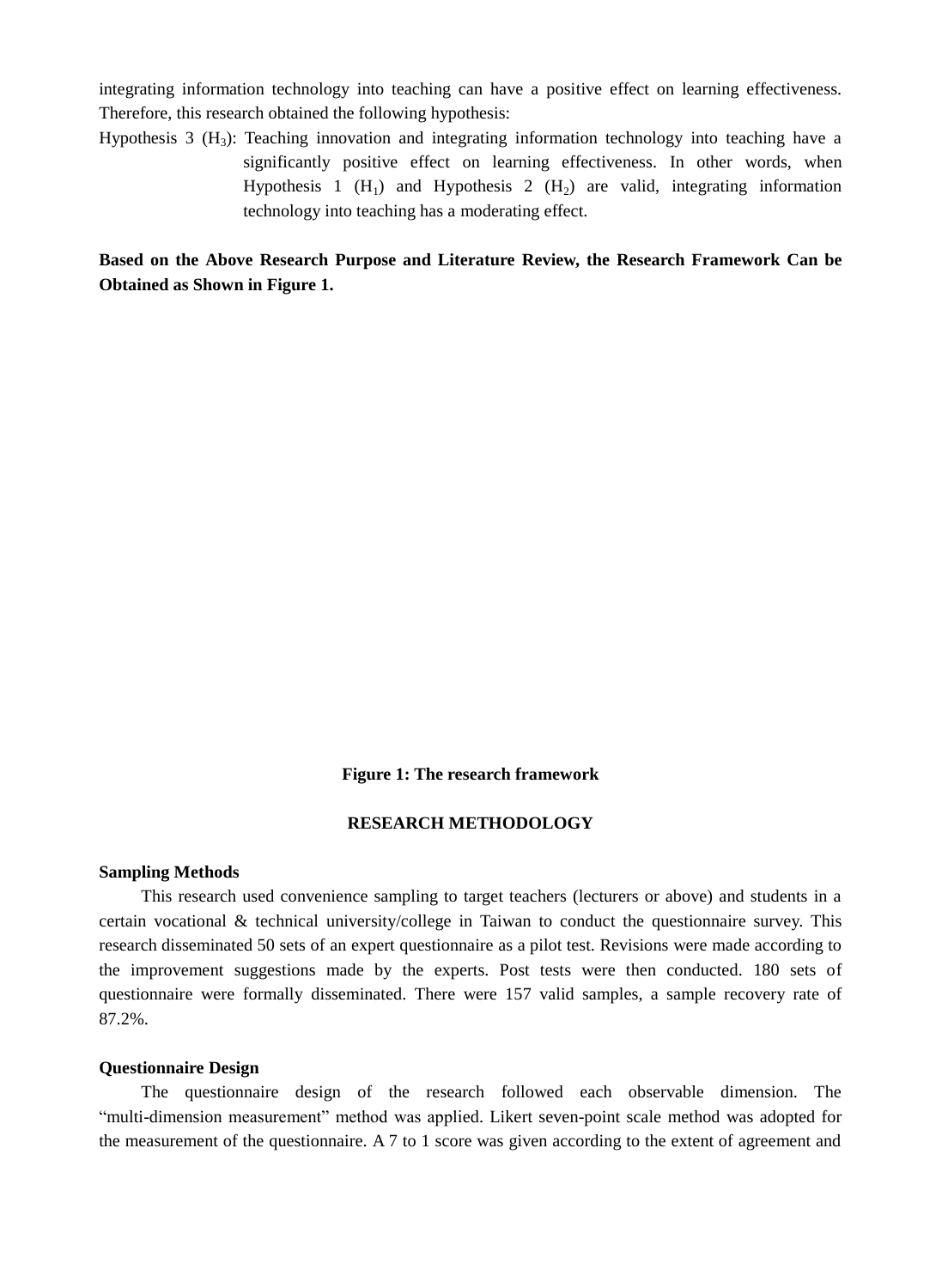disagreement. 7 points indicates "extremely agree" and 1 point indicates "extremely disagree" which the higher the score, the higher the degree of agreement and vice versa.

The questionnaire design of teaching innovation combined and improved the research by Chuan-Shih Wang (2000a), Chuan-Shih Wang (2000b), Budin, H. (1999), Wang, C. S. & Li, C. C.(2000), etc. And the latent variable included two variables: innovation of course design and innovation of teaching methods. The questionnaire was designed according to "multi-dimension measurements". There were four questions for each variable, a total of 8 questions.

The questionnaire design of integrating information technology into teaching combined and improved on the research done by Chiu-Meng Wang (2003). The variable also includes the following two variables: electronic whiteboard or slides and Internet teaching platform. There were four questions for each variable, a total of eight questions.

The questionnaire design of learning effectiveness combined and improved on the research done by Jones (1996), Lynch (1998), etc. Thus, there were three variables in the latent variable: school grades, number of professional certificates, and external exams, etc. The questionnaire was designed according to "multi-dimension measurement". There were four questions for each variable, a total of 12 questions.

#### **Questionnaire Data and Measurement System**

In order to verify the research framework proposed by this study, structure equation modeling (SEM) was adopted to conduct the confirmatory factor analysis (CFA) for the research model framework. This study separated the questionnaire into three latent variables: teaching innovation, learning satisfaction, and learning effectiveness. Each latent variable was separated into the following observable/explicit variables. There were a few questions for each observable/explicit variable in the survey. The data collected from the investigation was then processed, and the original questionnaire data files were established. As for the establishment of measurement system for this research model, even though questionnaire was designed by the method of "multi-dimension measurement", taking into account the easier processing by computer software, the "odd-even measurement" method was utilized to conduct the measurement (Shun-Yu Chen, 2010). Table 3.1 shows the number of questions in questionnaire and reference sources of implicit variables and explicit variables of this study.

|                                               |                                       | чисупоннан с           |                                                                                 |
|-----------------------------------------------|---------------------------------------|------------------------|---------------------------------------------------------------------------------|
| <b>Implicit Variables</b>                     | <b>Explicit Variables</b>             | Number of<br>questions | <b>Ouestionnaire</b> references                                                 |
| Teaching innovation                           | Innovation of<br>teaching methods     | 4                      | Chuan-Shih Wang (2000a), Chuan-Shih<br>Wang (2000b), Budin, H. (1999), Wang, C. |
| (X)                                           | Innovation of<br>course design        | 4                      | S. & Li, C. C. (2000)                                                           |
| Integrating<br>information<br>technology into | Electronic<br>whiteboard or<br>slides | 4                      | Chiu-Meng Wang (2003)                                                           |
| teaching<br>(Mo)                              | Internet teaching<br>platform         | 4                      |                                                                                 |
|                                               | School grades                         | 4                      |                                                                                 |
| Learning<br>effectiveness<br>(Y)              | Number of<br>professional<br>licenses | 4                      | Jones (1996), Lynch (1998)                                                      |
|                                               | External exams                        | 4                      |                                                                                 |

**Table 3.1: The number of questions of "implicit variable" and "explicit variable" in the questionnaire**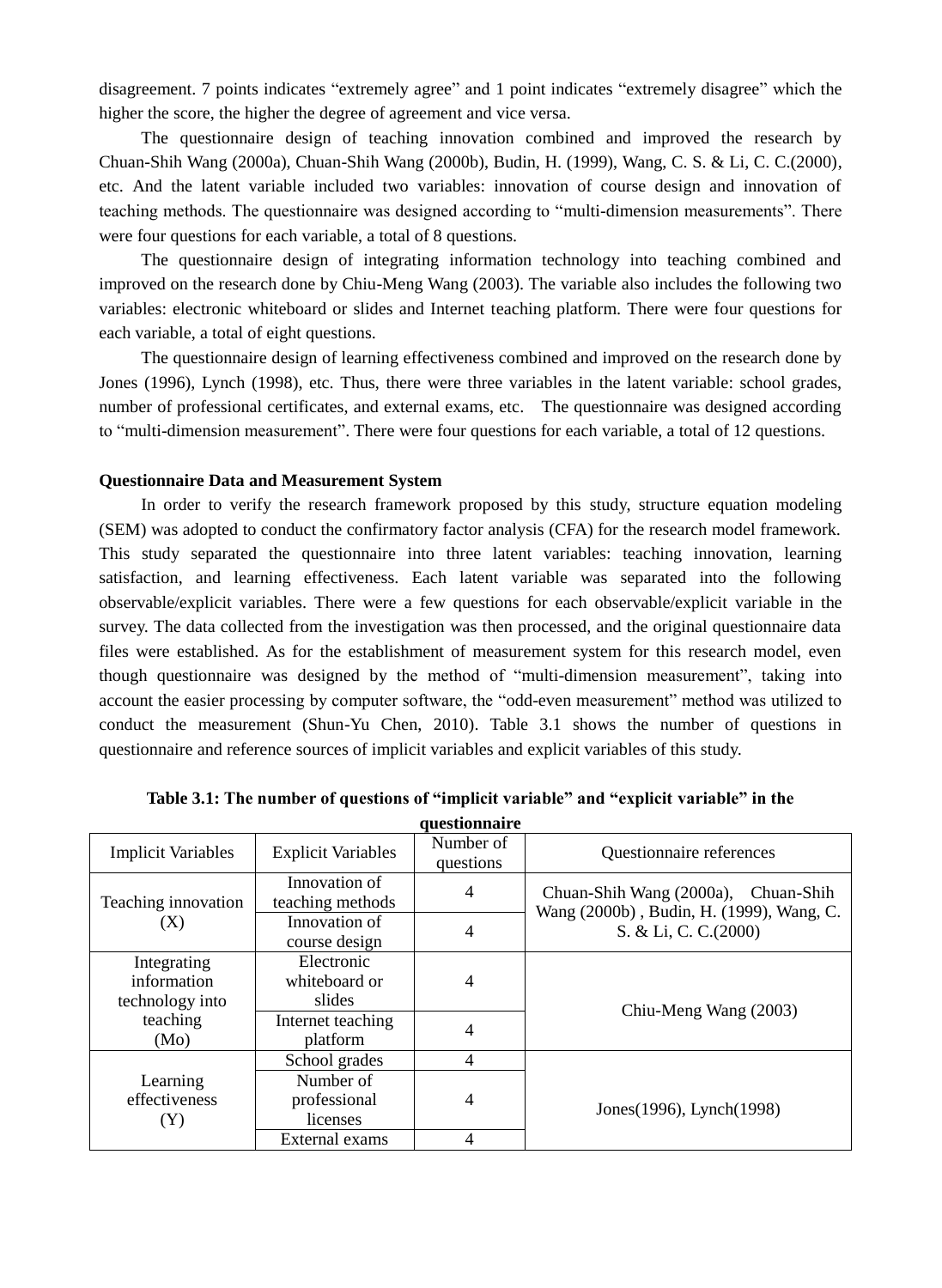### **RESULTS AND ANALYSIS**

### **Analysis of Linear Structural Model**

Confirmatory factor analysis (CFA) is an analysis method relative to exploratory factor analysis (EFA). This research conducted confirmatory factor analysis (CFA) on the three implicit variables (latent variables): "teaching innovation", "learning satisfaction", "learning effectiveness." The structural equation modeling (SEM) includes structural model and measurement model. It can effectively solve the cause and effect relationship between implicit variable and latent variable. In addition, the model confirmed by this research includes three parts: This is, (1) Confirming the goodness-of-fit of the measurement model. (2) Verifying the goodness-of-fit of the structure model and (3) Verifying whether the goodness-of-fit of the complete model is consistent with the goodness-of-fit indicator. That is, applying related goodness-of-fit index to determine the overall fit of the SEM mode. (Diamantopoulos & Siguaw, 2000).

#### **Analyzing the Goodness-of-Fit of the Measurement System**

The factor loading of each latent/implicit variables and manifest/explicit variables was mainly to measure the strength of the linear correlation between the manifest variables and latent variables (explicit and implicit variables). The closer the factor loading was to 1, it means the explicit variables were more able to measure the implicit variables. The factor loading of each explicit variable of this research was between 0.7 and 0.9. This indicated that it had an excellent reliability. Therefore, the "manifest variables" (that is, explicit variables) within this model's "measurement system" can all adequately measure the "latent variables" (that is, implicit variables) respectively. In addition, average variance extracted (AVE) is used to calculate the variance explanation capability of implicit (latent) variables with respect to each explicit variable. The higher the VE value of the latent variable (that is, the implicit variable), the higher its reliability and convergent validity are. Generally, VE value should be greater than 0.5. That is, the variation that can be explained of the explicit/observable variable is greater than the measurement error (Fornell and Larcker, 1981). The AVE of this study were all greater than 0.5. This indicated that the explicit variables have a very high reliability and convergent validity (Table 4.1 and Figure 4.1).

| Latent variable<br>(Implicit variable) | Manifest variable –<br>centralized dual<br>measurement | Factor loading | Variance Extracted, VE |
|----------------------------------------|--------------------------------------------------------|----------------|------------------------|
|                                        | X <sub>1</sub> C                                       | 0.86           | 0.63                   |
| Teaching innovation $(X)$              | X2C                                                    | 0.87           | 0.59                   |
| Integrating information technology     | Z <sub>1</sub> C                                       | 0.81           | 0.58                   |
| into teaching (Mo)                     | Z <sub>2C</sub>                                        | 0.84           | 0.57                   |
| $X^*Mo$                                | X1Z1C                                                  | 0.79           | 0.56                   |
|                                        | X2Z2C                                                  | 0.81           | 0.56                   |
|                                        | M1C                                                    | 0.83           | 0.57                   |
| Learning effectiveness $(Y)$           | M2C                                                    | 0.85           | 0.58                   |

**Table 4.1: Judgement indicators of measurement system within the model**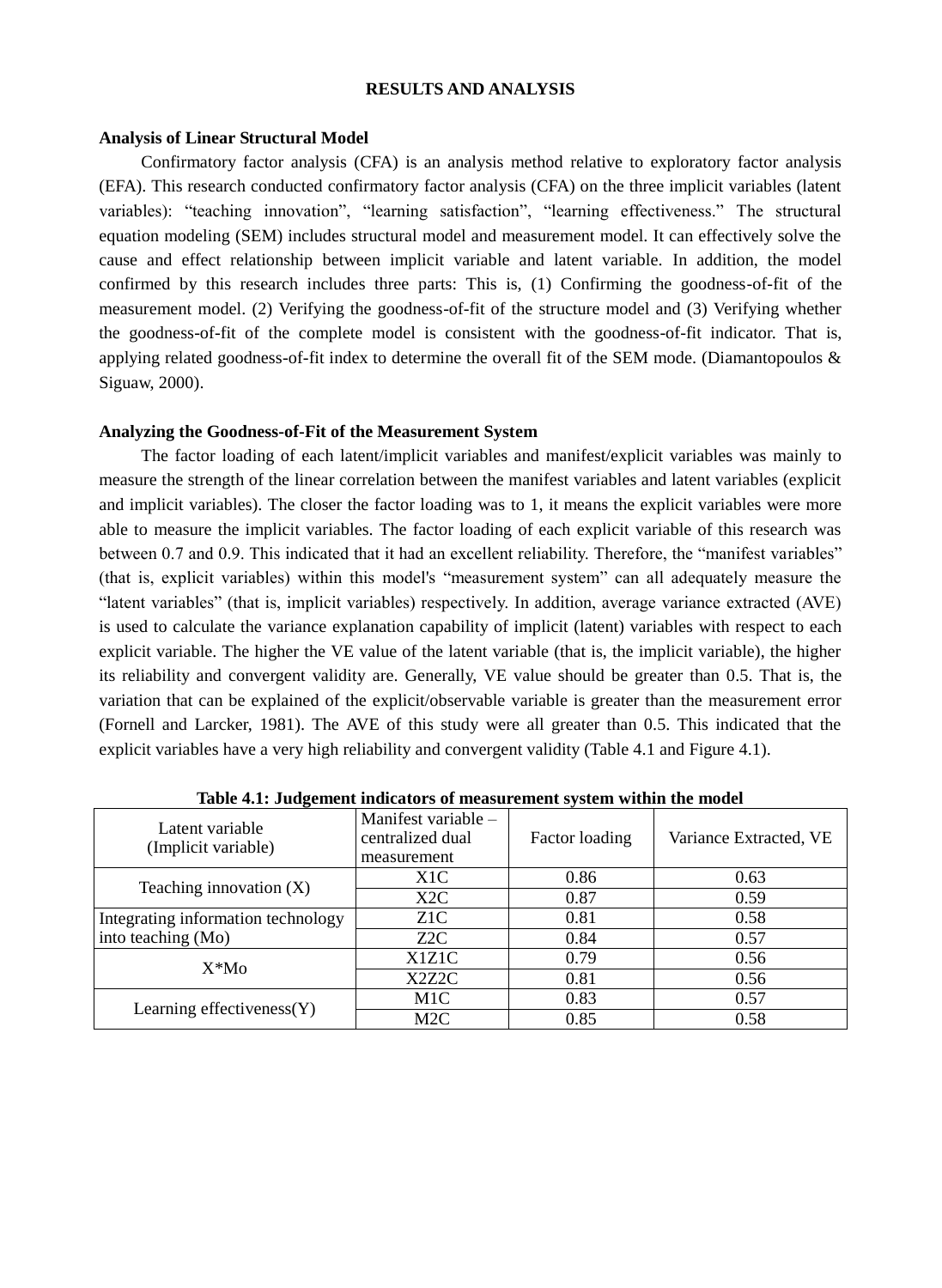# **Analyzing the Good-of-Fit of the Structural Model**

*Path Analysis Results of the Structural Model* 

After the confirmation of the goodness-of-fit of the model, this research results are listed in Table 4.2: Parameter estimate of each implicit variable, standard error (S.E.) among implicit variables, and critical ratio (C.R.), etc.

| THOIC HET I WAS MIND TOOMING OF THE STEWARD HIGH HOURS |  |                                                                  |          |      |        |     |       |  |  |
|--------------------------------------------------------|--|------------------------------------------------------------------|----------|------|--------|-----|-------|--|--|
| Path coefficient between implicit variables            |  |                                                                  | Estimate | S.E. | C.R.   |     | Label |  |  |
| Teaching<br>innovation $(X)$                           |  | Learning<br>effectiveness (Y)                                    | .541     | .031 | 17.451 | *** |       |  |  |
| Teaching<br>innovation $(X)$                           |  | Integrating<br>information<br>technology into<br>teaching $(Mo)$ | .432     | .021 | 20.571 | *** |       |  |  |
| X*Mo                                                   |  | Learning<br>effectiveness $(Y)$                                  | .663     | .022 | 30.136 | *** | C     |  |  |

|  |  |  |  |  | Table 4.2: Path analysis results of the structural model |  |
|--|--|--|--|--|----------------------------------------------------------|--|
|--|--|--|--|--|----------------------------------------------------------|--|

Note: \* indicates P<0.05; \*\* indicates P<0.01; \*\*\* indicates P<0.001

# *The Coefficient of Determination*

The  $R^2$  value (Squared Multiple Correlation, SMC) as shown in Tables 4.4.1 and 4.4.2, is the degree of explanation of each "independent" implicit variable with respect to each "dependent" implicit variable.

| 1000 7.7.1. Cochiciche<br>TIRTH CHICAL INCEPCSSION T |                     |                                   |            |                          |          |         |     |          |      |  |
|------------------------------------------------------|---------------------|-----------------------------------|------------|--------------------------|----------|---------|-----|----------|------|--|
|                                                      |                     |                                   | Sid. Error | <b>Change Statistics</b> |          |         |     |          |      |  |
| Model                                                |                     | <b>Adjusted</b><br>$\mathbf{D}^2$ | of the     | $\mathbf{R}^2$           | F Change | df1     | df2 | Sig. F   |      |  |
|                                                      |                     |                                   | Estimate   | Change                   |          |         |     | Change   |      |  |
|                                                      | $.887$ <sup>a</sup> | .787                              | .783       | 6.916                    | .787     | 179.218 |     | $\Omega$ | .000 |  |
|                                                      | $.895^{\circ}$      | .802                              | .795       | 6.711                    | .015     | 7.024   |     | 96       | .009 |  |

# **Table 4.4.1: Coefficientsa, b** 【**Hierarchical Regression**】

a. Predictors: (Constant), Mo and X

b. Predictors: (Constant), Mo, X and Mo\*X

Data in Table 4.4.1 was extracted to become Table 4.4.2 as follows:

#### **Table 4.4.2: Coefficientsa**

| Coefficients of Determination                                                                                                                    |      |
|--------------------------------------------------------------------------------------------------------------------------------------------------|------|
| Teaching innovation $(X)$ , integrating information technology into teaching $(MO)$<br>with respect to learning effectiveness (Y)                | .783 |
| Teaching innovation $(X)$ , integrating information technology into teaching $(Mo)$<br>and $X^*M$ o with respect to learning effectiveness $(Y)$ | .795 |

#### **The Goodness-of-Fit Analysis of the Overall Model**

The linear structural equation modeling (SEM) was applied to accomplish the purpose of model building for the research, to study the relation among the latent variables and whether the measurement system has the measurement reliability, and the overall goodness-of-fit was measured for this research. The overall goodness-of-fit indicators used to measure this research were  $\chi^2$ , d.f., GFI, AGFI, NFI, CFI, RMR, RMSEA, etc. Generally,  $\chi^2/d.f. \le 5$ ; 1>GFI>0.9; 1>NFI>0.9; 1>CFI>0.9; RMR<0.05; RMSEA<0.05 (Bagozzi & Yi, 1988). The goodness-of-fit for the overall model of research was  $\chi^2/d.f. \ll 5$ . GFI, AGFI and NFI were all greater than 0.90, and RMR value was smaller than 0.05. It showed that this research's goodness-of-fit of the overall model was good, as indicated in Table 4.4.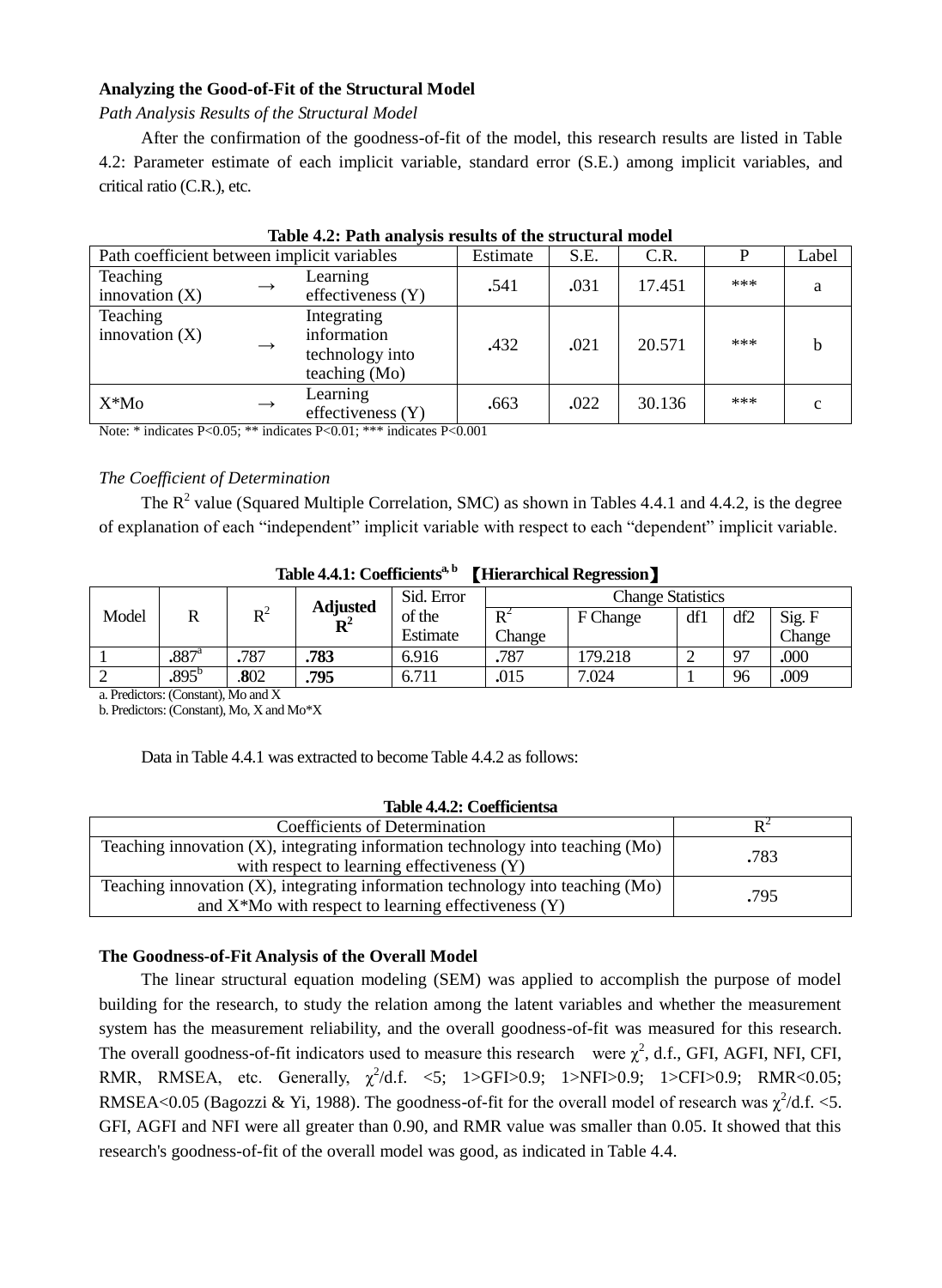**Table 4.4: Evaluation table of the overall model fit**

| Determination<br><sub>1</sub> ndex | ∼     | DE | GFI  | NFI  | AGFI | <b>CFI</b> | <b>RMR</b>  | RMSEA |
|------------------------------------|-------|----|------|------|------|------------|-------------|-------|
| Fit value                          | 5 Q70 |    | .902 | .934 | 906  | .931       | ററാ<br>د∠∪. | .035  |

# **Standardized Results of the Linear Structural Equation Modeling, SEM**

The entire framework of the standardized results after computer execution is shown in Figure 4.1

#### **Figure 4.1: Standardized results of SEM analysis**

#### **The Verification of the Path Effect Analysis of the Structural Model**

As to the verification of this research's intervening variable, a hierarchical regression analysis was first carried out (as in Table 4.4.1), then the regression analysis and t-test of centralized Y against X, Mo, X\*Mo were conducted to examine whether the significance of partial regression coefficient c exists (i.e., whether c is equal to 0). The results are shown in Tables 4.5.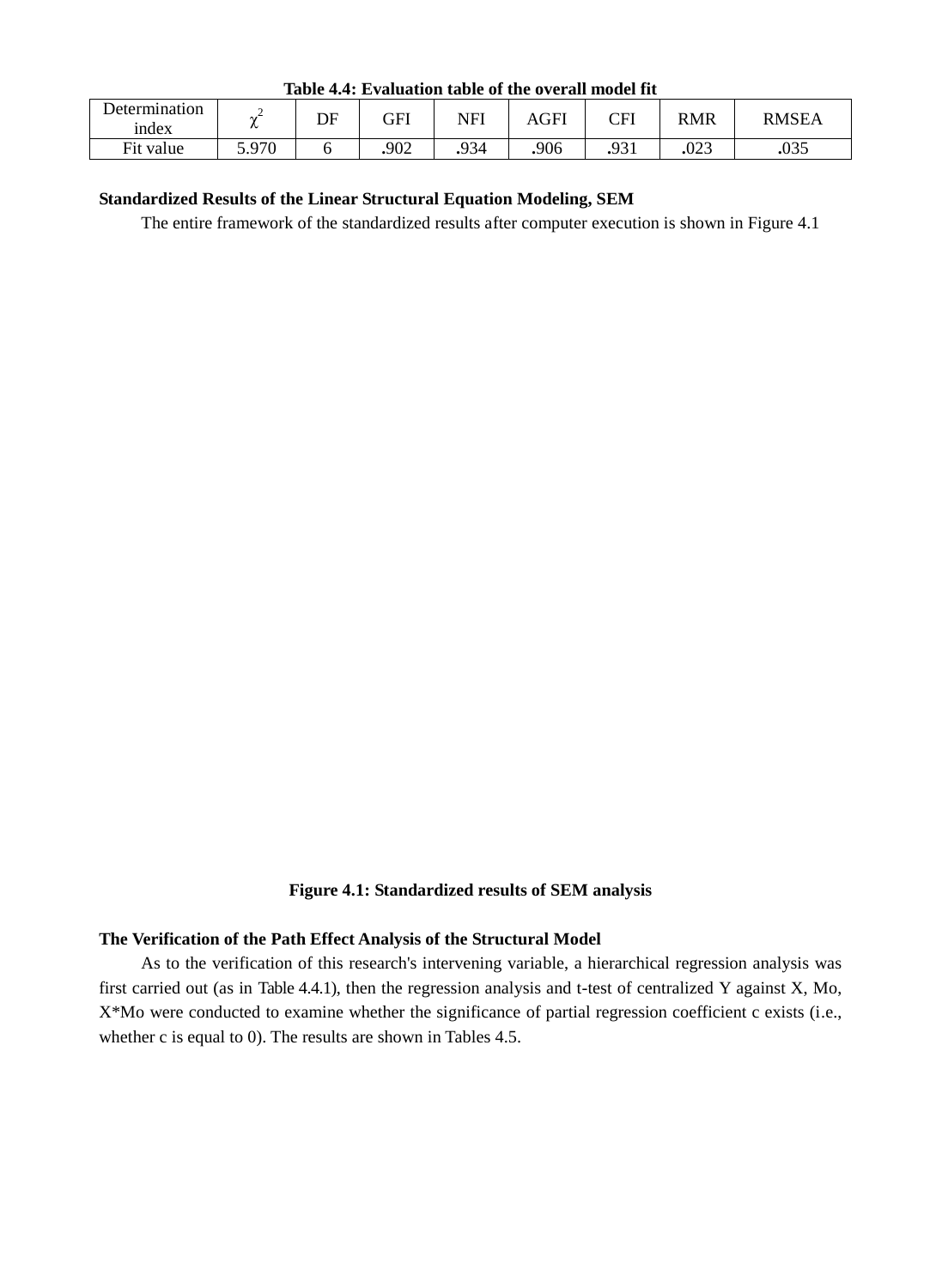| Table 7.9. Cochiclents |        |                                    |              |        |      |  |  |  |  |  |  |
|------------------------|--------|------------------------------------|--------------|--------|------|--|--|--|--|--|--|
| Model                  |        |                                    | Standardized |        |      |  |  |  |  |  |  |
|                        |        | <b>Unstandardized Coefficients</b> | Coefficients |        |      |  |  |  |  |  |  |
|                        | В      | Std. Error                         | Beta         |        | Sig. |  |  |  |  |  |  |
| (Constant)             | 3.807  | 4.180                              | .587         | 3.911  | .000 |  |  |  |  |  |  |
|                        | 9.753  | .903                               | .483         | 4.951  | .000 |  |  |  |  |  |  |
| Mo                     | 6.875  | .421                               | .671         | 17.344 | .000 |  |  |  |  |  |  |
| (Constant)             | 22.036 | 10.561                             | .651         | 4.086  | .000 |  |  |  |  |  |  |
|                        | 3.197  | 2.625                              | .541         | 5.351  | .000 |  |  |  |  |  |  |
| Mo                     | 1.373  | 2.116                              | .432         | 20.368 | .000 |  |  |  |  |  |  |
| $X^*Mo$                | 1.407  | .531                               | .663         | 26.837 | .000 |  |  |  |  |  |  |

**Table 4.5: Coefficients**

Note: Dependent Variable: Organizational Effectiveness(Y)

From Table 4.5 above, we can see the path coefficient of  $Mo^*X$  versus Y is 0.663. Thus,  $Mo^*X$  has an intervening effect on Y.

According to the above analysis, this study obtained the following verified results:

- 1. Teaching innovation had a positive, significant effect on students' learning effectiveness. The standardized path coefficient was  $0.541$ . Thus, Hypothesis 1 (H<sub>1</sub>) obtained support. (The hypothesis is valid)
- 2. Integrating information technology into teaching had a significant, positive effect on learning effectiveness. The standardized path coefficient was 0.432. Thus, Hypothesis 2  $(H<sub>2</sub>)$  obtained support. (The hypothesis is valid)
- 3. Teaching innovation and integrating information technology into teaching had a significant interaction effect on learning effectiveness. The standardized path coefficient was 0.663. Thus, Hypothesis  $3 \text{ (H}_3)$ obtained support. (The hypothesis is valid)

# **CONCLUSIONS AND SUGGESTIONS**

#### **Conclusions**

Through the analysis of the above data and results, the following conclusion has been obtained:

- 1. In terms of the verification of SEM model, there was a goodness-of-fit among the measurement model, structural model, and the overall structure of the linear structural equation model (SEM) built for this case study. It showed there was a goodness-of -fit of this model.
- 2. In terms of practice verification:
	- (1) In terms of the relational dimension of teaching innovation and learning effectiveness, teaching innovation in a certain Taiwan's vocational & technical university/college will have a positive and significant effect on learning effectiveness.
	- (2) In terms of the relational dimension of integrating information technology into teaching and learning effectiveness, integration of information technology had a positive and significant effect on learning effectiveness in a certain Taiwan's technical-vocational university/college.
	- (3) In terms of the relational dimension of teaching innovation and the integration of information technology into teaching with respect to learning effectiveness, teaching innovation and the integration of information technology into teaching had a significant interaction effect on learning effectiveness in a certain Taiwan's technical-vocational university/college.

From the above mentioned , while teaching innovation and integrating information technology into teaching have significantly positive effect on learning effectiveness, integrating information technology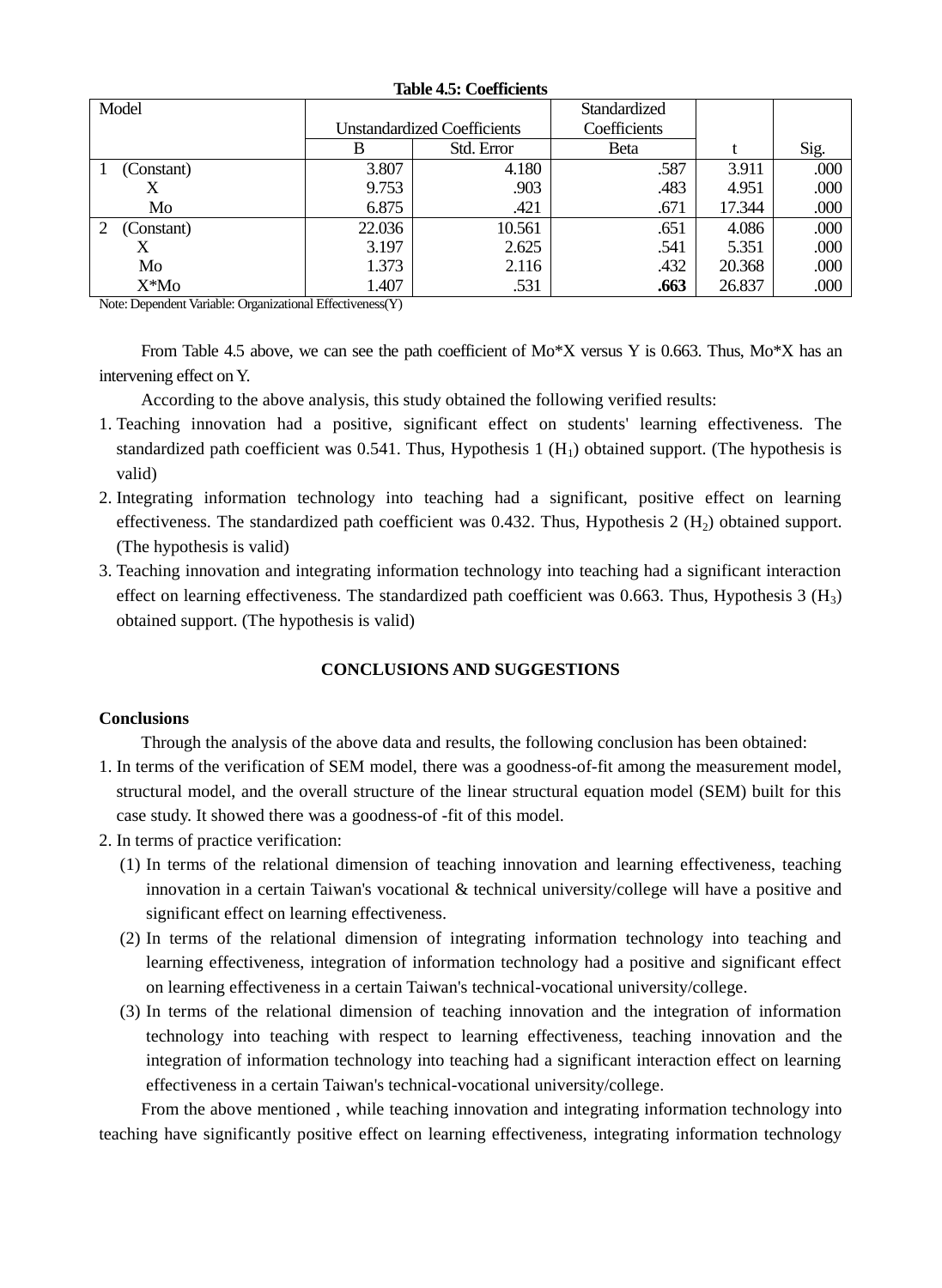into teaching has a moderating effect which is much more significant instead of conclusions  $1\&2$  (5.1.2) in this study.

#### **Contribution of the Case Study**

#### 1. Innovation of Research Methods

According to past literature reviews, most multi-regression analyses were applied in exploratory research with less consideration given to the moderating effect of implicit variables and the research framework of Confirmatory Factor Analysis. Major constructs of the study topic are implicit variables where multi-regression is not an appropriate analysis for such instead, it is necessary to use Confirmatory Factor Analysis (CFA) and Structural Equation Modeling (SEM) respectively for a measurement tool and model framework in this case study; therefore, this study has used quite innovative research methods. 2. As for practical interest:

Scholars were inclined to stress Exploratory Factor Analysis (EFA) in their past research topics. Now, this study combines prior relevant research results from those scholars and sets up its modeling and verification of goodness-of-fit of the model to understand whether such a model possesses excellent goodness-of-fit effects or not. So, the topic of this study is an important practice of Confirmatory Factor Analysis (CFA) worthy of further research reference for related fields of studies in the future. As well as this, the results can be for the case university administration reference to set up strategies for Teaching Innovation; therefore, this study provides a most valuable reference.

#### **Restrictions and Suggestions**

- 1. Due to limited research resources, this study adopts non-probability convenience sampling, which uses this base of convenience to select samples only giving consideration to access or measurement convenience; however, it might make greater sampling bias so that the reliability of results will be inclined to be worse. The suggestion is made to upcoming researchers that they can use alternative Simple Random Sampling or Stratified Random Sampling Methods for sample selection.
- 2. This study is a Confirmatory Factor Analysis (CFA). It should best design a simple verification model while modeling to prevent it from becoming a complicated model producing poor goodness-of-fit (Shun-Yu Chen, 2010). Hence, this study only considers the influence of Teaching Innovation on Learning Effectiveness, and uses Integrating Information Technology into Teaching as a moderator.
- 3. This study is limited to Confirmatory Factor Analysis (CFA) for this case. In the future, upcoming researchers can consider expanding their fields or verifying different businesses by comparison between various businesses in the same model to make different goodness-of-fit.

#### **REFERENCES**

- Bagozzi, R. P., & Yi, Y. (1988), "On the evaluation of structural equation models", Academy of Marketing Science. Journal. 16(1), 74-94.
- Baker, M.J., Hansen, T., Joiner, R. & Traum, D. (1999). "The role of grounding in collaborative learning tasks", in P. Dillenbourg(Ed.), Collaborative Learning : Cognitive and Computational Approaches, pp. 31-63. Amsterdam : Pergamon / Elsevier Science.
- Benner, P. et al. (1997) , "Relative academic performance and its relation to facet and overall satisfaction with interactive tele-courses", Distance education, Volume 18, Number 2, p.318
- Budin, H. (1999), "The computer enters the classroom-essay review", Teachers college record, 100(3), 656-669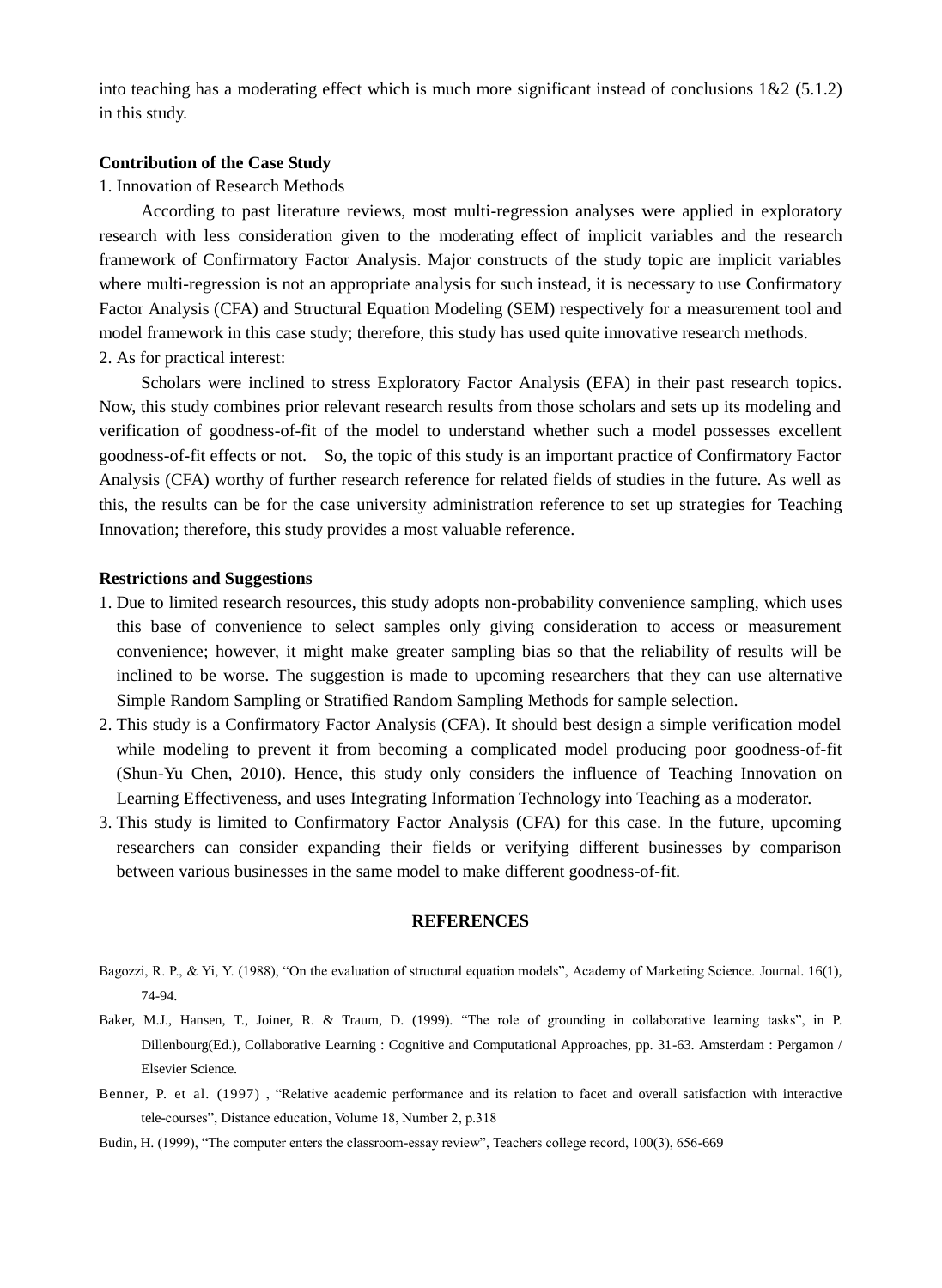- Bruce, R. (1989) "Creativity and instructional technology: Great Potential, imperfectly studied", Contemporary Educational Psychology, 14,241~256.
- Chen-Wan Chiu (2000), "The coming out process and counseling for homo/bisexual youths," Counseling on educational practice, 6  $(1)$ , 29-34.
- Ching-Shan Wu (2002), "Important concept and implementation strategy of creative teaching," Taiwan Education, No. 614, pp 2-8.
- Chi-Cheng Chang, Chiu-Meng Wang (2008), "Factors affecting the integration of information technology into teaching by teachers of vocational high schools in Taipei," Journal of Educational Practice and Research, volume 21, No. 1, pp 97-132.
- Chuan-Shih Wang (2000a), "The meaning and content of integrating information technology into teaching," Journal of Information and Education, No. 80, pp. 23-31.
- Chuan-Shih Wang (2000b), "The evaluation criteria of information situation when integrating information technology into various teaching subjects," Journal of Information and Education, No. 77, pp 36-46.
- Corts, Daniel P., John W. Lounsbury, Richard A. Saudargas, and Holly E. Tatum (2000), "Assessing Undergraduate Satisfaction with an Academic Department: A Method and Case Study." *College Student Journal,* Vol.34, Iss.3, pp.399-408.
- Diamantopoulos, Adamantios and Judy A. Siguaw (2000), "Introducing LISREL: A Guide for the. uninitiated", London: Sage Publications.
- Dockstader (2002), "On the Tracking of Articulated and Occluded Video Object Motion", Real-Time imaging, Volume 7, Issue 5, Pages 415-432
- Fornell. C., & Larcker, D. F. (1981), "Evaluating structural equation models with un-observables and measurement error", *Journal of Marketing Research*, 18: 39-50.
- Gaziel, H. H. (1997), "Impact of School Culture on Effectiveness of Secondary Schools with Disadvantaged Students." *Journal of Educational Research*, Vol.90, Iss.5, pp310-319.
- Hoffman, R.P. (1996), "Levels of technology use and instructional innovation", Unpublished Doctoral Dissertation, San Diego State University.
- Hsiao-Hsuan Wang (2002), "Website design and exploration of school dynamic databases," Journal of secondary education, No. 9, pp 467-508.
- I-Min Lin (2002), "Innovative teaching starting from the professional ethics of teachers," Secondary Education, No. 4, pp 36-49.
- Jones, Barbara Lynn(1996), "Self-Efficacy And Personal Goals In Classroom Performance: The Effect of Task Experience", A Dissertation Submitted to the Kent State University Graduate School of Management in partial fulfillment of the requirements for the degree of Doctor of Philosophy.
- Jones, H. and Paolucci, R. (1999), "Research framework and dimensions for evaluating the effectiveness of educational systems on learning outcomes", Journal of Research on Computing in Education, 32(1), 17-27
- Jonassen, D.H. (2000), "Toward a design theory of problem solving", Educational Technology: Research & Development, 48 (4), 63-85.
- Jung-Kui He (2002), "The significance and strategies integrating information technology into teaching," Information and Education, No. 88, pp 1-2.
- Kui-Fa Chiu (1994), "The concept and development direction of computer-assisted learning," Journal of Instructional Technology and Media, No. 13, pp 15-22.
- Long, H. and Agyekum, S. (1984), "Teacher ratings in the validation of Guglielmino's Self-Directed Learning Readiness Scale", *Higher Education* 13: 709-715
- Loo, Robert.(1999), "Confirmatory Factor Analyses of Kolb's Learning Style Inventory (LSI-1985) ", British Journal of Educational Psychology, 69, 213-219.
- Lynch, T.G., Woelfl, N.N. and Steele, D.J.(1998), "Learning Style Influences Student Examination Performance", The American Journal of Surgery, 176,62-66